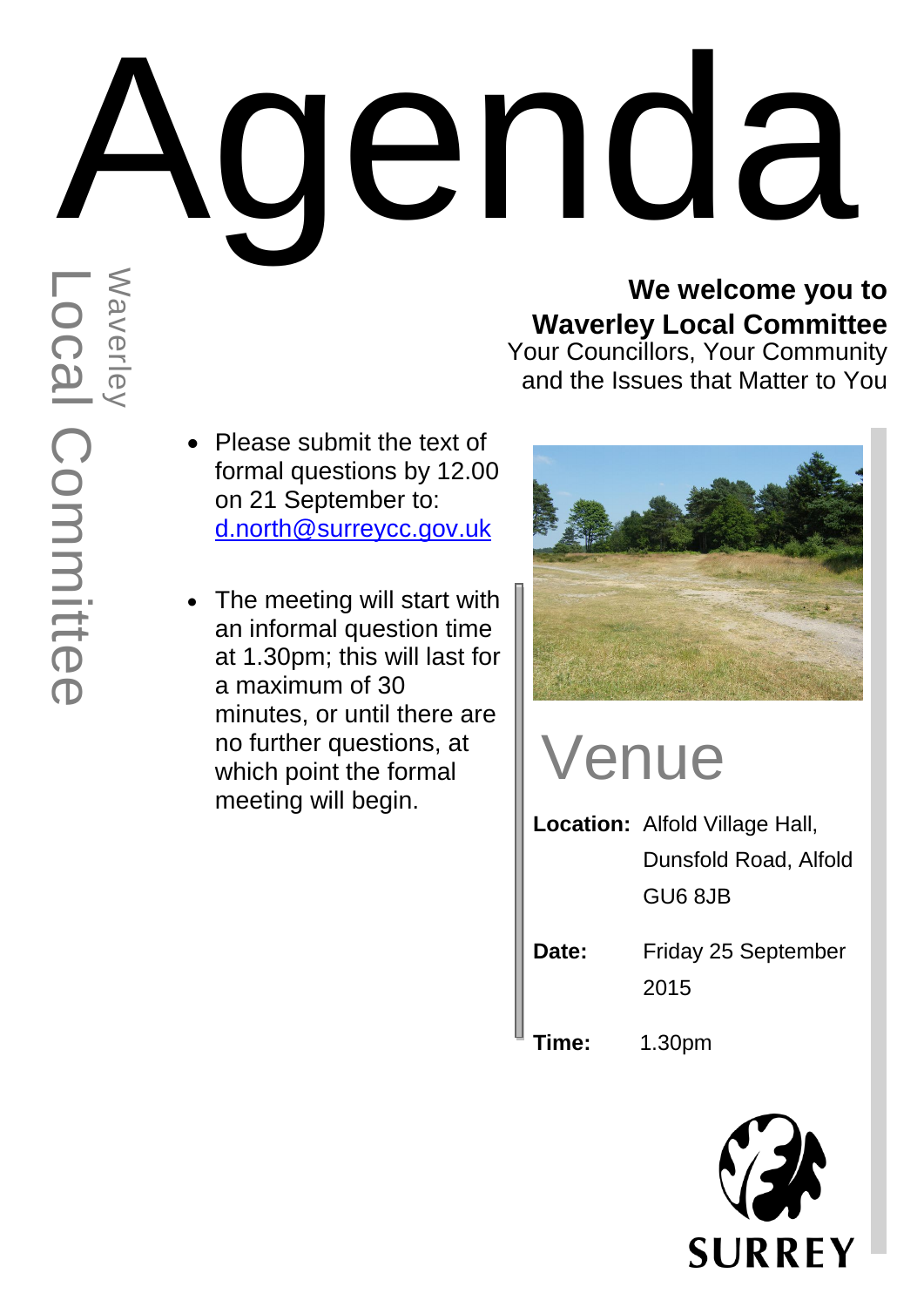## You can get involved in the following

### ways

#### *Ask a question*

If there is something you wish know about how your council works or what it is doing in your area, you can ask the local committee a question about it. Most local committees provide an opportunity to raise questions, informally, up to 30 minutes before the meeting officially starts. If an answer cannot be given at the meeting, they will make arrangements for you to receive an answer either before or at the next formal meeting.

#### *Write a question*

You can also put your question to the local committee in writing. The committee officer must receive it a minimum of 4 working days in advance of the meeting.

When you arrive at the meeting let the committee officer (detailed below) know that you are there for the answer to your question. The committee chairman will decide exactly when your answer will be given and may invite you to ask a further question, if needed, at an appropriate time in the meeting.

#### *Sign a petition*

If you live, work or study in Surrey and have a local issue of concern, you can petition the local committee and ask it to consider taking action on your behalf. Petitions should have at least 30 signatures and should be submitted to the committee officer 2 weeks before the meeting. You will be asked if you wish to outline your key concerns to the committee and will be given 3 minutes to address the meeting. Your petition may either be discussed at the meeting or alternatively, at the following meeting.

#### **Thank you for coming to the Local Committee meeting**

Your Partnership officer is here to help. If you would like to talk about something in today's meeting or have a local initiative or concern please contact them through the channels below.

Email: *d.north@surreycc.gov.uk Tel: 01483 517530 Website: http://www.surreycc.gov.uk/waverley*



*Follow on Twitter @WaverleyLC*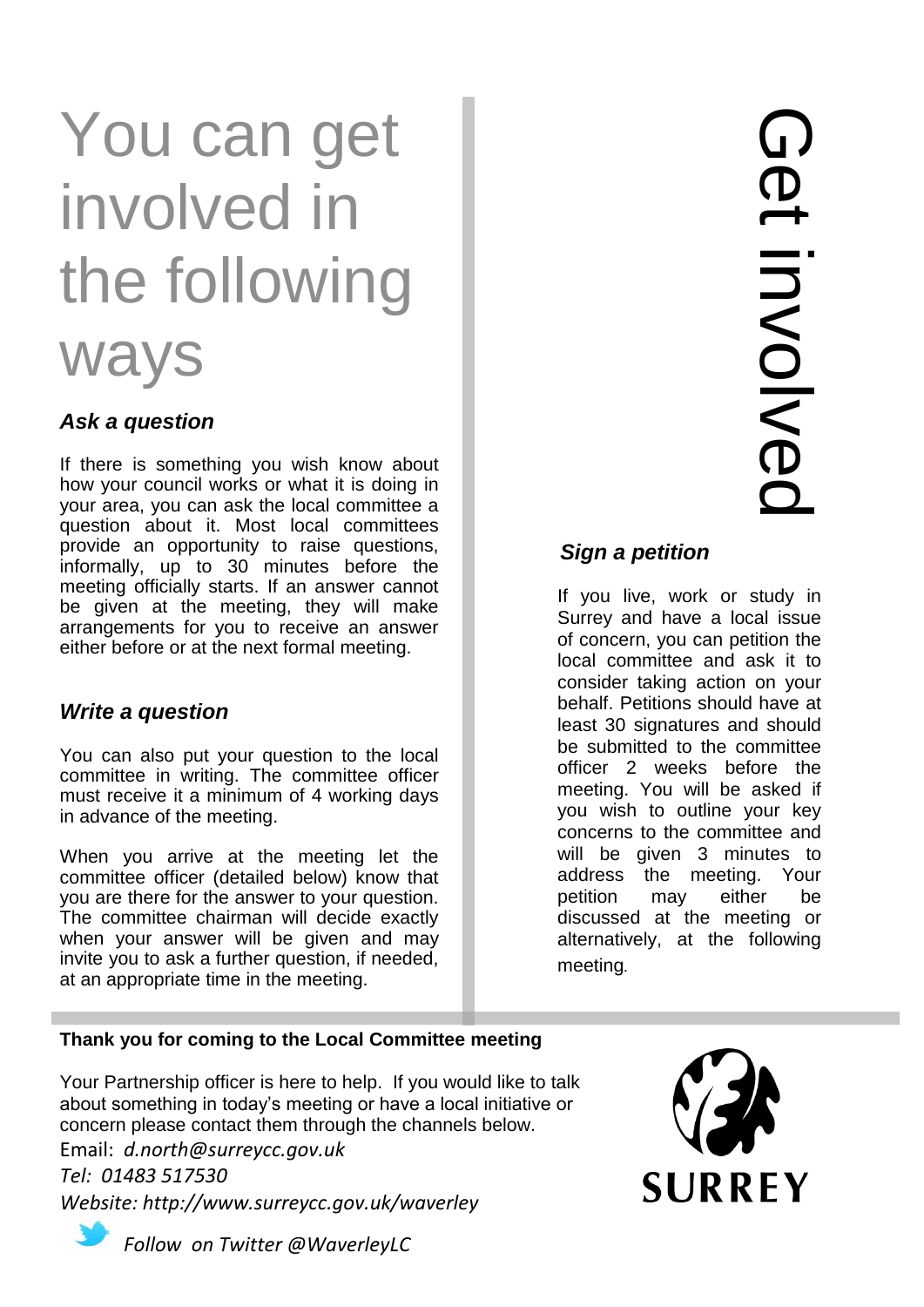

#### **Surrey County Council Appointed Members**

Mrs Pat Frost, Farnham Central (Chairman) Mr David Harmer, Waverley Western Villages Mrs Nikki Barton, Haslemere Mr Steve Cosser, Godalming North Ms Denise Le Gal, Farnham North Mr Peter Martin, Godalming South Milford and Witley Mr David Munro, Farnham South Mr Alan Young, Cranleigh and Ewhurst Mrs Victoria Young, Waverley Eastern Villages (Vice-Chairman)

#### **Borough Council Appointed Members**

Cllr Carole Cockburn, Farnham Bourne Cllr Brian Ellis, Cranleigh West Cllr Mary Foryszewski, Cranleigh East Cllr Simon Inchbald, Chiddingfold and Dunsfold Cllr Denis Leigh, Milford Cllr Stephen Mulliner, Haslemere East and Grayswood Cllr Julia Potts, Farnham Upper Hale Cllr Wyatt Ramsdale, Farnham Wrecclesham and Rowledge Cllr David Round, Haslemere East and Grayswood

> Chief Executive **David McNulty**

**If you would like a copy of this agenda or the attached papers in another format, e.g. large print, Braille, or another language please either call David North, Community Partnership & Committee Officer on 01483 517530 or write to the Community Partnerships Team at Godalming Social Services Centre, Bridge Street, Godalming, GU7 1LA or d.north@surreycc.gov.uk**

**This is a meeting in public. If you would like to attend and you have any special requirements, please contact us using the above contact details.**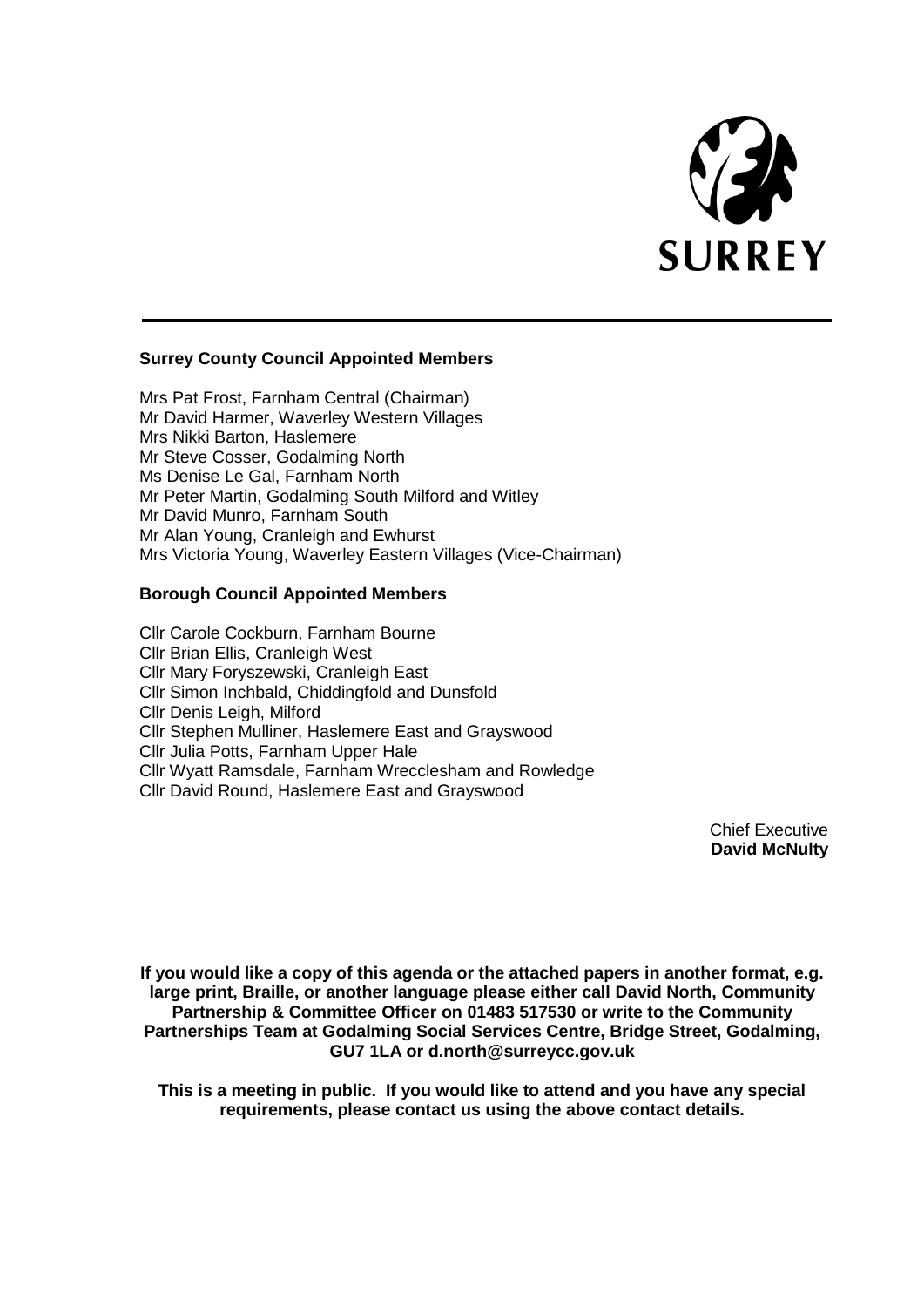#### **MOBILE TECHNOLOGY AND FILMING – ACCEPTABLE USE**

Those attending for the purpose of reporting on the meeting may use social media or mobile devices in silent mode to send electronic messages about the progress of the public parts of the meeting.

Anyone is permitted to film, record or take photographs at council meetings. Please liaise with the council officer listed in the agenda prior to the start of the meeting so that those attending the meeting can be made aware of any filming taking place.

Use of mobile devices, including for the purpose of recording or filming a meeting, is subject to no interruptions, distractions or interference being caused to the PA or Induction Loop systems, or any general disturbance to proceedings. The Chairman may ask for mobile devices to be switched off in these circumstances.

It is requested that if you are not using your mobile device for any of the activities outlined above, it be switched off or placed in silent mode during the meeting to prevent interruptions and interference with PA and Induction Loop systems.

#### *Thank you for your co-operation*

*Note: This meeting may be filmed for live or subsequent broadcast via the Council's internet site - at the start of the meeting the Chairman will confirm if all or part of the meeting is being filmed. The images and sound recording may be used for training purposes within the Council.*

*Generally the public seating areas are not filmed. However by entering the meeting room and using the public seating area, you are consenting to being filmed and to the possible use of those images and sound recordings for webcasting and/or training purposes.* 

*If you have any queries regarding this, please contact the Community Partnership and Committee Officer at the meeting.*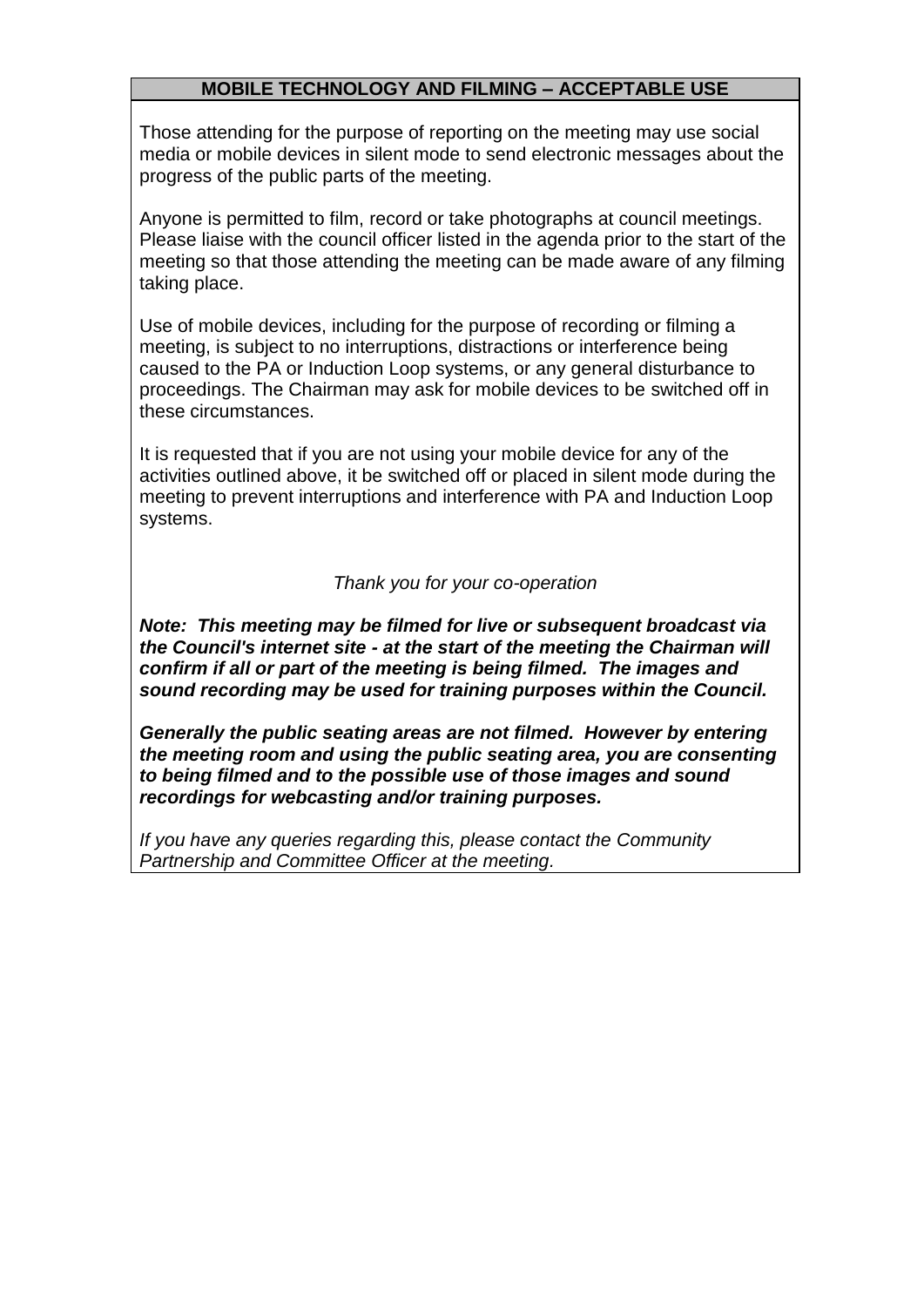#### **1 APOLOGIES FOR ABSENCE**

To receive any apologies for absence.

#### **2 MINUTES OF PREVIOUS MEETING**

To approve the minutes of the previous meeting as a correct record.

The Committee is also asked to note the actions contained in the Decision Tracker.

#### **3 DECLARATIONS OF INTEREST**

To receive any declarations of disclosable pecuniary interests from Members in respect of any item to be considered at the meeting.

Notes:

- In line with the Relevant Authorities (Disclosable Pecuniary Interests) Regulations 2012, declarations may relate to the interest of the member, or the member's spouse or civil partner, or a person with whom the member is living as husband or wife, or a person with whom the member is living as if they were civil partners and the member is aware they have the interest.
- Members need only disclose interests not currently listed on the Register of Disclosable Pecuniary Interests.
- Members must notify the Monitoring Officer of any interests disclosed at the meeting so they may be added to the Register.
- Members are reminded that they must not participate in any item where they have a disclosable pecuniary interest.

#### **4 PETITIONS**

To receive any petitions in accordance with Standing Order 68. Notice should be given in writing or by email to the Community Partnership and Committee Officer at least 14 days before the meeting. Alternatively, the petition can be submitted on-line through Surrey County Council's e-petitions website as long as the minimum number of signatures (30) has been reached 14 days before the meeting.

Details of petitions to be presented are attached.

#### **5 FORMAL PUBLIC QUESTIONS**

To answer any questions from residents or businesses within the Waverley Borough area in accordance with Standing Order 69. Notice should be given in writing or by email to the Community Partnership and Committee Officer by 12 noon four working days before the meeting.

#### **6 MEMBER QUESTIONS**

To receive any written questions from Members under Standing Order 47.

(Pages 11 - 14)

(Pages 1 - 10)